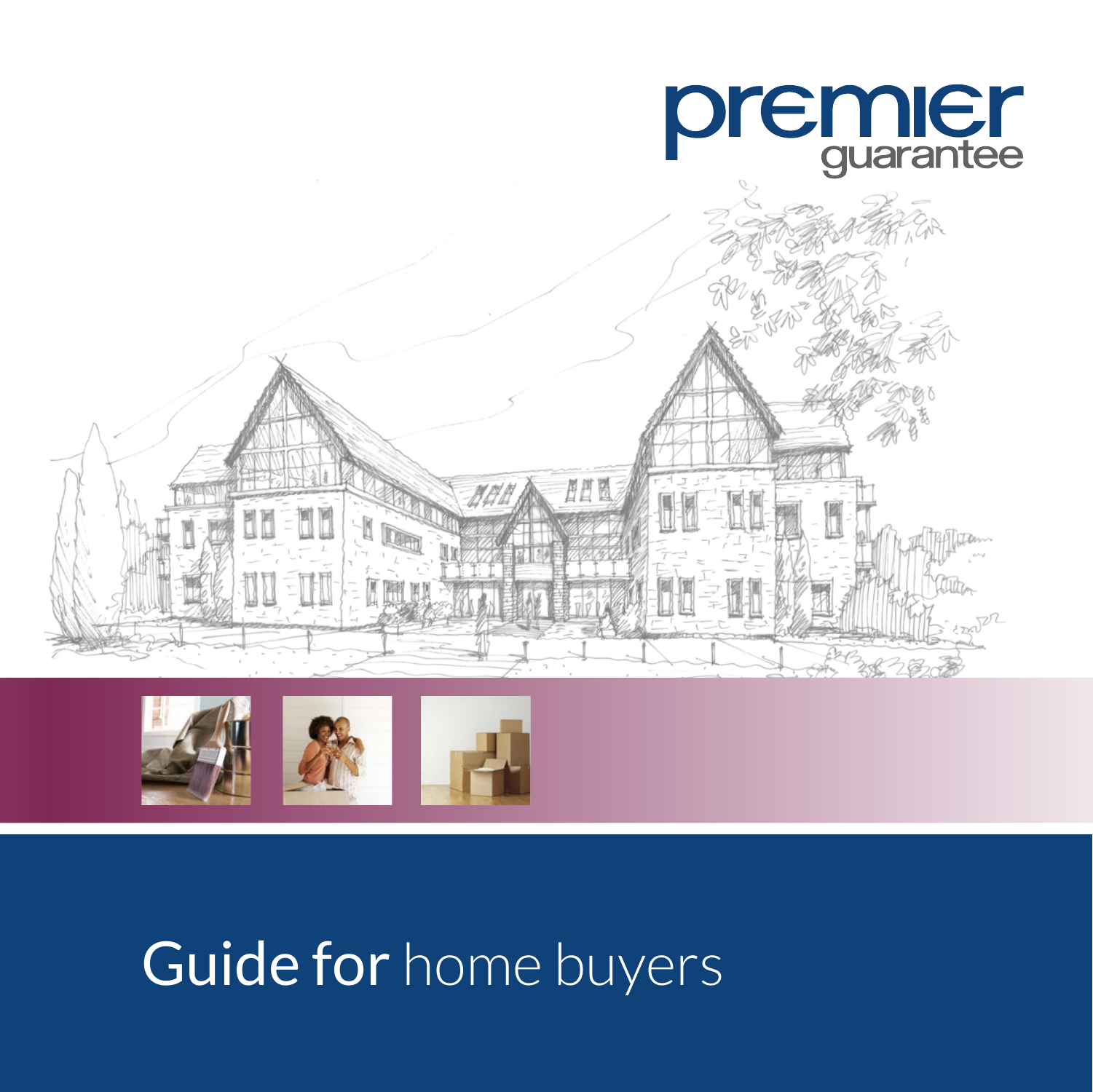*The homes on this development are protected by a 10 year New Home Warranty from Premier Guarantee. All homes covered by our warranty are insured against a wide range of structural issues that could occur to your home during the 10 years after construction is completed. An overview of what is and isn't covered by our warranty is included in this booklet.*

# Who is Premier Guarantee?

Premier Guarantee is one of the country's leading New Home Warranty providers and since 1997 have arranged insurance cover for over £40 billion of property – that's more than a quarter of a million new homes - across the UK, Ireland, Spain and Cyprus.

If you require any further information on Premier Guarantee, please visit our website, www.premierguarantee.co.uk.

# Why do I need a warranty?

A New Home Warranty provides you with protection against structural faults, or 'defects' which could occur in the structure of your new home. These include faults in your walls, floors, roof or foundations. These faults can be extremely expensive to fix so having adequate insurance protection in place is hugely important.

When buying your new home, mortgage lenders are far more likely to release funds if a warranty is in place from a reputable provider. Premier Guarantee is recognised by the Council of Mortgage Lenders and the majority of the country's banks and building societies.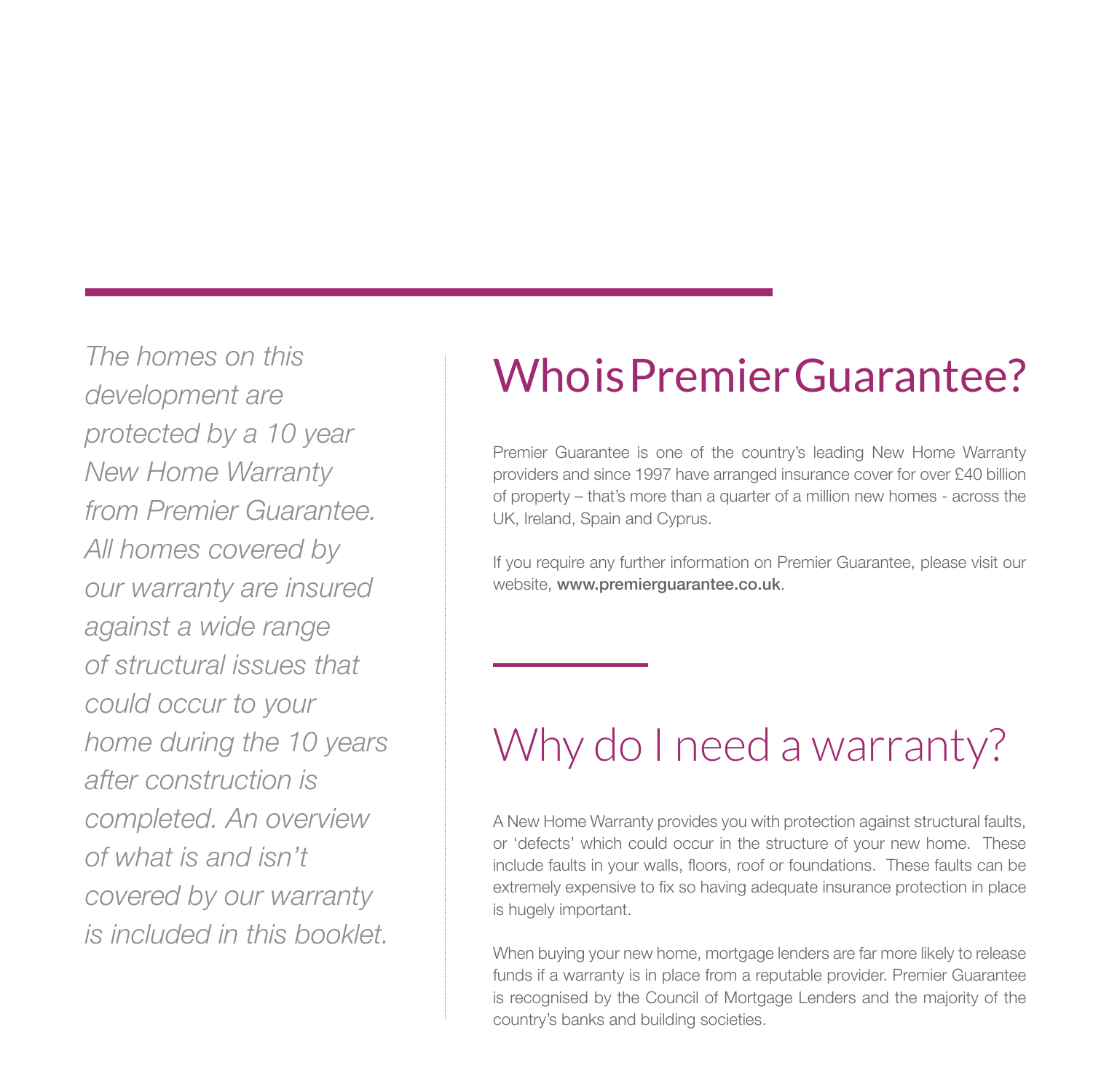### Structural Warranty Cover

The information provided in this booklet outlines some of the key areas of cover provided by Premier Guarantee for New Homes. Please ask your Developer (the person or company who is selling the property) for details of what is covered on this development.

#### Insolvency of the Developer during the building period

(this section of cover is only applicable if the property you are buying is incomplete)

Where this cover is in place, a policyholder will be reimbursed for any loss of deposit paid to the Developer due to the Developer not commencing work on a property due to insolvency or fraud. Alternatively, if the Developer fails to complete a property for the same reasons, cover is in place to either ensure the property is completed to our technical standards, or refund deposits paid by the policyholder.

As standard, we will pay up to a maximum of 10% of the purchase price of your property or £100,000, whichever is less.

#### Defects Insurance Period

(years one and two of cover)

During this period, it is your Developer's responsibility to arrange for repairs to be carried out on defects which occur in your property.

If your Developer fails to carry out these repairs, or if you enter into a dispute regarding the completion of repairs, the cover in place on your property can help ensure this work is carried out.

This cover is only available in certain circumstances, so ensure you refer to your policy documentation for further details.

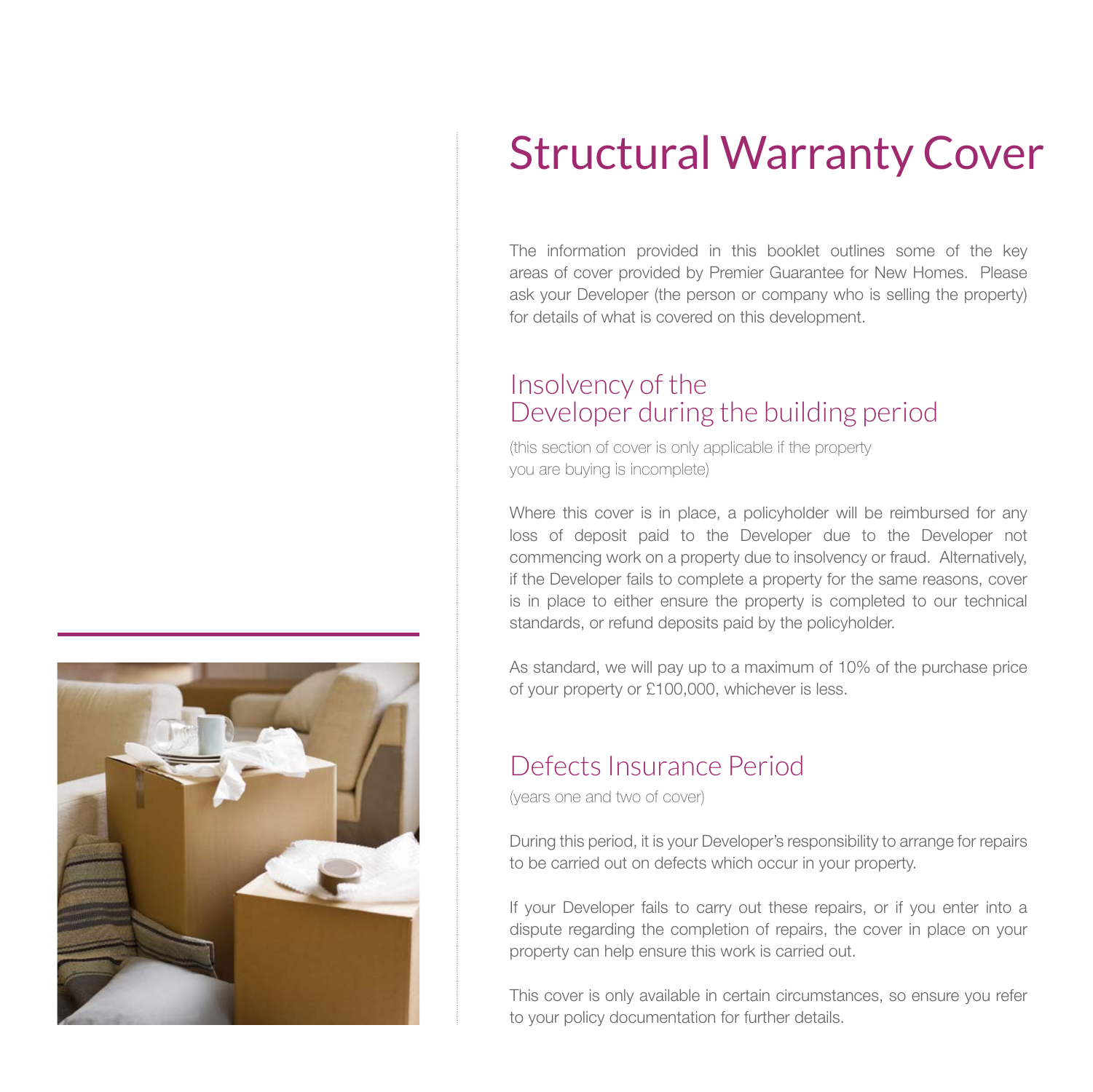#### Structural Insurance

(years three to ten of cover)

During this period, our policy will provide you with protection against a range of defects which could occur in the structure of your property. Cover includes the following elements of your home:

- Foundations
- Load-bearing parts of ceilings, floors, staircases, walls and roofs
- Non-load bearing partition walls
- Chimneys and flues
- Roof coverings
- External finishing surface (including rendering)
- Floor decking and screeds
- Wet applied plaster
- Double or triple glazed panes to external windows and doors

Full details of how these elements are covered can be found in our policy documentation.

### Contaminated Land

If a Statutory Notice is served on your property, this section of our policy will cover the costs incurred in removing any substance from the land you own, where an Approved Inspector has been employed to undertake Building Regulations inspections and the contamination existed before the completion of your home.

### Building Control Function

Where an Approved Inspector has been employed by your Developer to carry out Building Regulations inspections, this section of our policy will provide cover against breaches of some Building Regulations which endanger the health and safety of the occupants of your property.

### Consumer Code for Home Builders

This property is covered by the Consumer Code for Home Builders. For more information, visit www.consumercodeforhomebuilders.com.

For more information on Premier Guarantee and the cover we provide, visit www.premierguarantee.co.uk, or contact us on 08444 120 888.

> **CONSUMER** CODE FO **HOME BUILDERS**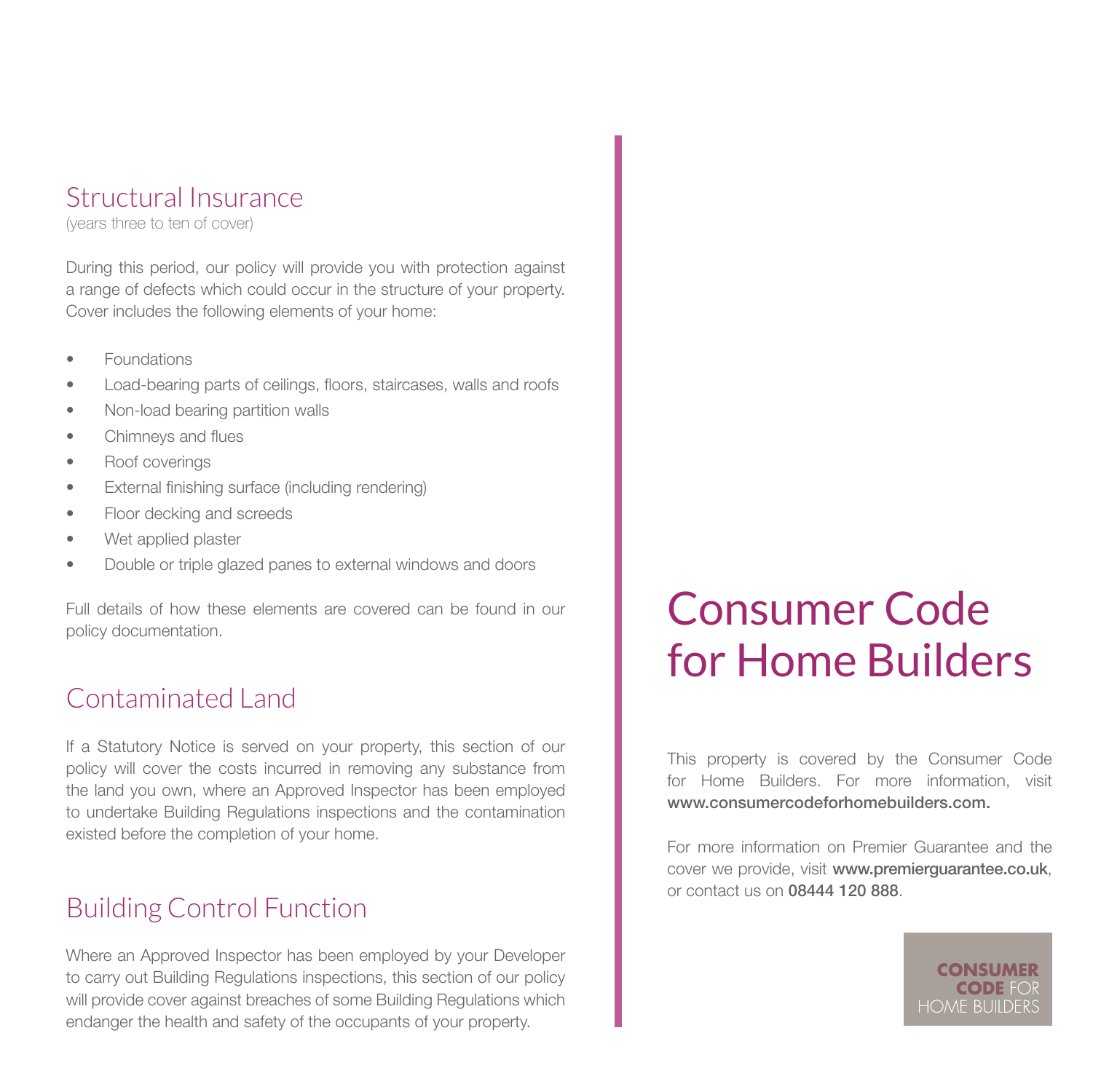